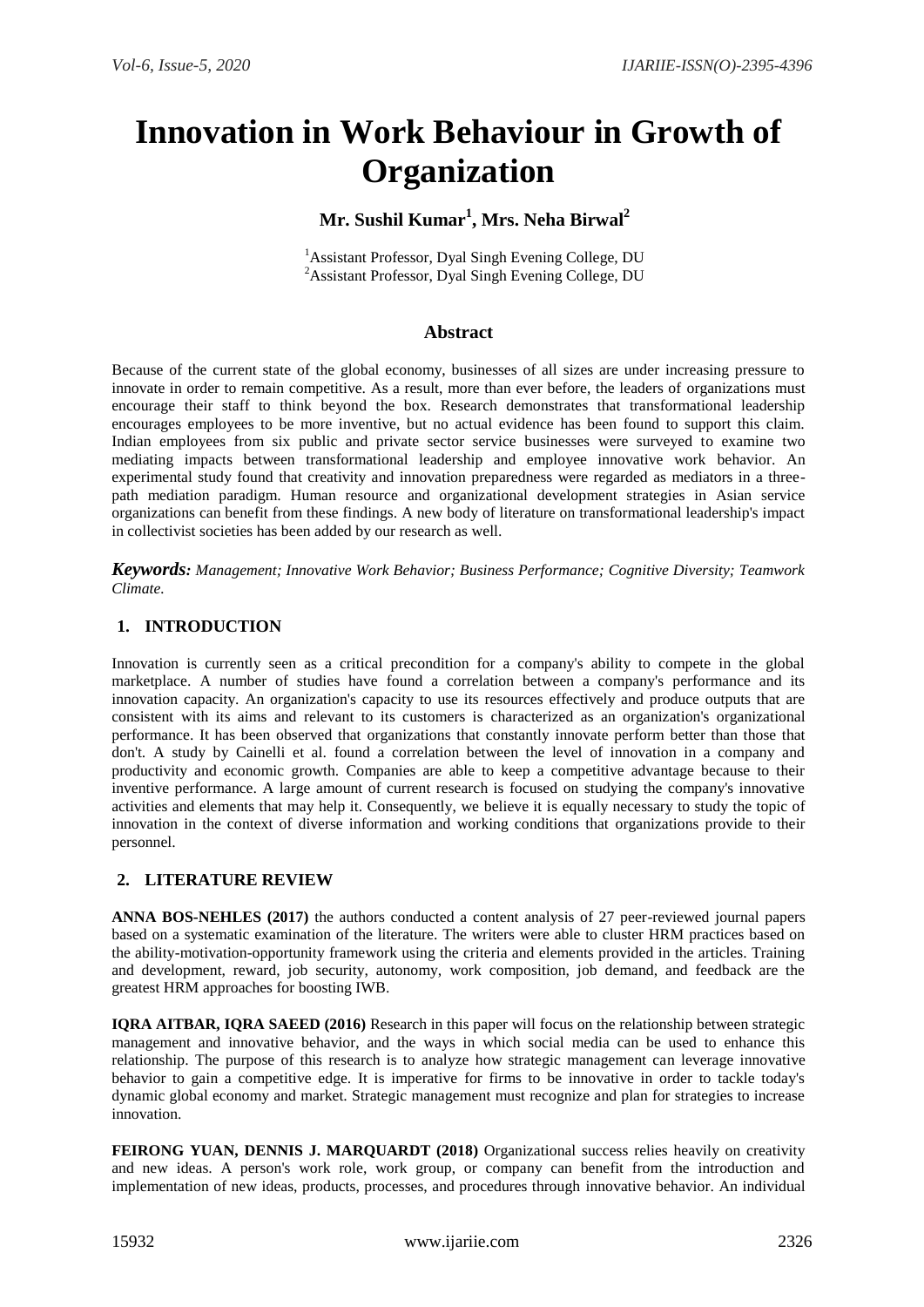member of an organization or a group of people inside an organization can engage in innovative conduct. It comprises a wide range of behaviors that are engaged in the creation, promotion, and implementation of innovative ideas. Rather of focusing on the technical aspects of innovation in management study, management studies focus on the human aspects of innovation.

# **3. METHODOLOGY**

## **India context**

The study's theoretical model was tested using data from six Indian private and public sector organizations. The world's most developed countries rely heavily on the service sector to account for the majority of their total output and workforce. To compensate for the absence of natural resources, service sector output accounts for 70% of GDP. By constantly developing new products and services, Indian businesses and employees are compelled to maintain their competitiveness as a nation. As a result, innovation plays a growing role in the country's future development.

#### **Samples and procedures**

First, we conducted a pilot study with 48 employees of an Indian public university (97.96 percent response rate). We made several changes to the instrument as a result of factor and reliability analyses and participant comments. A voluntary survey of 679 employees from six India service organizations, employing anywhere from 60 to 1800 people, was conducted from August to December of 2017. It was estimated that 70.97% of the participants completed the survey; however, because 76 of them did not, the final sample only included 406 people.

| Org. | Sector/industry                              | <b>Basic activity</b>                                     | Total no.<br>of staff                                                 | Organizational<br>culture<br>values                                                                                 |  |  |  |
|------|----------------------------------------------|-----------------------------------------------------------|-----------------------------------------------------------------------|---------------------------------------------------------------------------------------------------------------------|--|--|--|
| 1    | Private sector: Consultancy                  | Branding,<br>public<br>relations<br>and<br>communications | 60                                                                    | Original, accountability and<br>professionalism                                                                     |  |  |  |
| 2    | Public<br>Government<br>sector:<br>institute | Digital<br>infrastructure                                 | 850                                                                   | Think big, start small and<br>learn innovation is the way<br>of life in this organization.<br>Quickly from failing. |  |  |  |
| 3    | Public<br>Government<br>sector:<br>institute | Tax and revenue<br>administration                         | 900                                                                   | professionalism,<br>Fairness,<br>teamwork<br>integrity,<br>and<br>innovation                                        |  |  |  |
| 4    | Public sector: Education                     | Higher education<br>design<br>in<br>and<br>technology     | Leadership,<br>integrity,<br>passion, collaboration and<br>creativity |                                                                                                                     |  |  |  |
| 5    | Private sector: Transportation               | 530<br>Locally-owned<br>third-party<br>logistics          |                                                                       | Knowledge-driven solutions,<br>integrity,<br>personal-<br>relationships<br>and<br>service<br>excellence             |  |  |  |
| 6    | Private sector: Hospitality                  | Hotel and retail                                          | 1,800                                                                 | initiative,<br>Taking<br>unity,<br>hospitality, excellence and<br>integrity                                         |  |  |  |

## **Table 1 Characteristic of the Participating Organizations**

| Table 2 Means of Examined Variables per Organization and F-Test Results |  |  |  |
|-------------------------------------------------------------------------|--|--|--|
|-------------------------------------------------------------------------|--|--|--|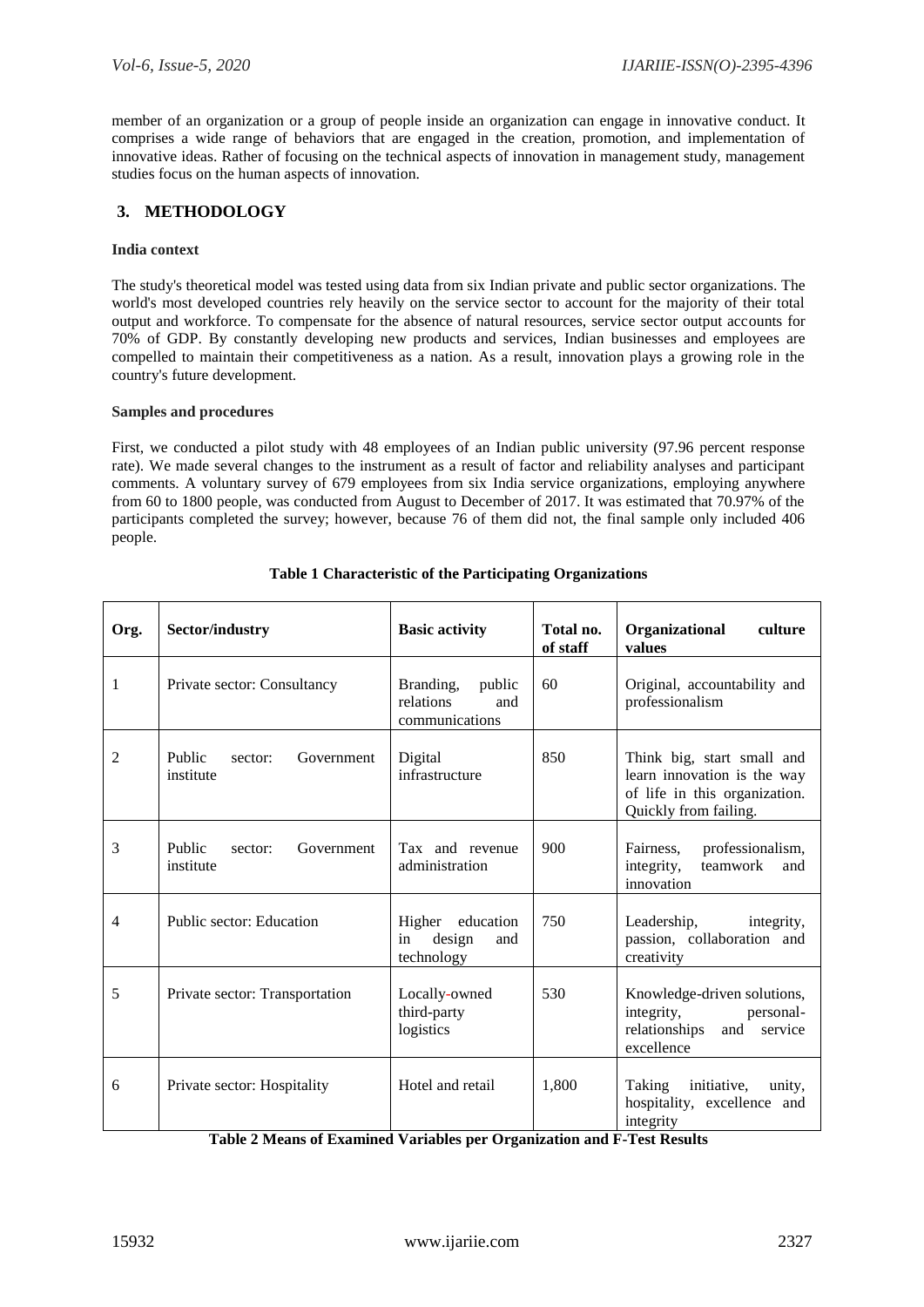| $\overline{\mathbf{S}}$ .<br>N <sub>0</sub> | ${\bf N}$ | Gend<br>er                 | Age                      | <b>Tenu</b><br>re<br>(year<br>s) | Role<br>tenu<br>re<br>(yea<br>rs | <b>Transformat</b><br>ional<br>leadership | Perceiv<br>ed<br>support<br>for<br>innovat<br>ion | Innovat<br>ion<br>readine<br><b>SS</b> | Innovat<br>ive<br>work<br>behavio<br>r | <b>Mark</b><br>er<br>varia<br>ble |
|---------------------------------------------|-----------|----------------------------|--------------------------|----------------------------------|----------------------------------|-------------------------------------------|---------------------------------------------------|----------------------------------------|----------------------------------------|-----------------------------------|
| $\mathbf{1}$                                | 9         | 1.33                       | 28.4<br>$\overline{4}$   | 1.29                             | 1.20                             | 4.91                                      | 4.77                                              | 5.27                                   | 4.42                                   | 5.56                              |
| $\overline{2}$                              | 39        | 1.74                       | 30.4<br>9                | 2.28                             | 1.76                             | 5.29                                      | 5.29                                              | 5.68                                   | 4.68                                   | 5.82                              |
| $\overline{3}$                              | 62        | 1.40                       | 30.8<br>5                | 2.84                             | 2.25                             | 4.81                                      | 4.81                                              | $\overline{5.29}$                      | 4.36                                   | 5.64                              |
| $\overline{4}$                              | 27        | 1.30                       | 38.1<br>9                | 2.70                             | $NA^{\underline{b}}$             | 5.41                                      | 4.55                                              | 5.18                                   | 4.74                                   | 5.98                              |
| 5                                           | 11<br>6   | 1.53                       | 43.2<br>$\mathbf{0}$     | 5.31                             | 6.55                             | 5.05                                      | 5.16                                              | 5.79                                   | 5.02                                   | 5.98                              |
| 6                                           | 15<br>3   | 1.31                       | 33.3<br>$\boldsymbol{0}$ | 2.71                             | 3.03                             | 5.08                                      | 4.97                                              | 5.56                                   | 4.85                                   | 5.75                              |
| F                                           |           | $7.02^*$<br>$\overline{a}$ | 29.3<br>$5^{**}$         | $9.84^*$<br>$\ddot{ }$           | 13.0<br>$2^{**}$                 | 1.61                                      | $3.44^{**}$                                       | $7.22^{**}$                            | $3.78^{**}$                            | $2.71^*$                          |

# **4. MEASURES**

## **Innovative work behavior**

The nine Janssen (2000) items were used in the IWB measurement. Liker scale with 1 being never and 7 being constantly; =.93. For instance, I am always looking for innovative ways to do things.

## **Transformational leadership**

The 20-item Multifactor Leadership Questionnaire, Form 5X (Bass & Avolio, 1997), licensed by Mind garden, was used to measure transformational leadership. Using a 7-point Linker scale, employees were asked to rate the frequency with which their direct superiors exhibited various behaviors. As an illustration, my boss is always upbeat and positive about the future.

## **Perceived support for innovation**

The Scott and Bruce (1994) measure of perceived support for innovation was updated to include 10 additional items. On a 7-point Linker scale, answers were evaluated from 1 (strongly disapprove) to 7 (strongly agree). In my department, for instance, adequate resources are committed to innovation.

## **Innovation readiness**

The Holt et al. (2007) seven-item change efficacy scale and the Rafferty et al. (2013) three-item readiness for change scale were used to measure innovation readiness. The words "change" and "innovation" were swapped in the list. The responses were based on a 7-point Linker scale, with 1 indicating strongly disagrees and 7 indicating strongly agree. Three items were discarded during factor analysis because their loadings were less than.50 percent. A single factor accounted for 49.20 percent of the variance for the remaining seven items of data. There are, in my opinion, actual commercial and organizational needs that necessitate innovation.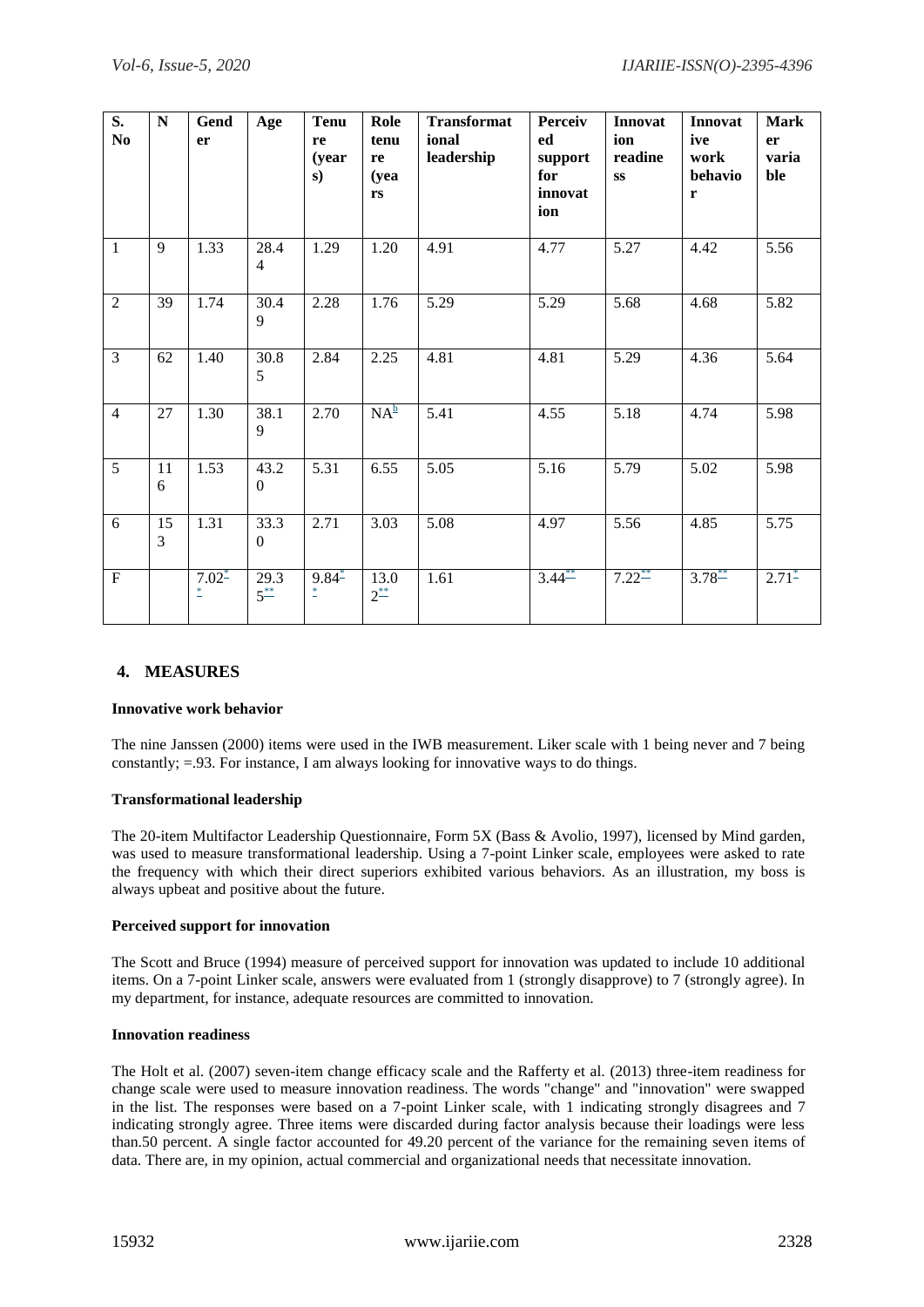## **Control variables**

Among the control factors were gender, tenure (Mumford et al., 2002; Reveres et al., 2008), and the kind of organization (private vs. public). As a marker variable, we utilized in-role behavior (Williams & Anderson, 1991; a 7-point Linker scale with  $1 =$  strongly disagree,  $7 =$  strongly agree) as an assessment of four of the socially desirable items. = 82. A typical example is that I always fulfill my job responsibilities as outlined in my contract.

## **5. DATA ANALYSIS**

Individuals were surveyed and analyzed using TFL and the perceived level of innovation support in the department. TFL and perceived support for innovation had ICC (1)s of.00 and.07, respectively, in the departments with three or more participants, and their ICC(2)s were.05 and.31, respectively. At the departmental level, these numbers were far too low to enable for any aggregation to take place. No evidence was found for a violation of the premise that data nested within departments were independent. All hypotheses' variables, including TFL and perceived support for innovation, were investigated at the person level. However, as can be seen in the chart below, multilevel analysis was utilized to account for the effects on the organizational level.

| <b>Variables</b>                 | <b>Departmental level</b> |        | <b>Organizational level</b> |        |  |
|----------------------------------|---------------------------|--------|-----------------------------|--------|--|
|                                  | ICC(1)                    | ICC(2) | ICC(1)                      | ICC(2) |  |
| Transformational leadership      | .00.                      | .05    | .01                         | .38    |  |
| Perceived support for innovation | .07                       | .31    | .03                         | .71    |  |
| Innovation readiness             | .05                       | .25    | .08                         | .86    |  |
| Innovative work behavior         | .03                       | .16    | .04                         | .74    |  |

**Table 4 ICCs of the study variables at the departmental and organizational level**

We used ANOVAs on the scale scores to see if there were any differences in the means of the research variables between the organizations. To the exclusion of TFL, all of the scales in Table 2 demonstrate substantial variations in this regard. Therefore, we also estimated the ICCs at the organization level. At least one ICC (1) was over the essential 0.08 threshold and three ICC (2) s were above 0.70 threshold. As a result of these findings, it is important to consider variables at the organizational level. Because of this, we conducted multilevel analyses, with the first level being the individual and the second being the organization. Even if the sample contains only a few organizations, the impacts of the variables at the organizational level should be considered even if they are negligible. It was kept and utilized in subsequent multilevel analyses to determine the factor scores of latent variables calculated in the CFAs. A similar latent component was accounted for in these scores. Also included as control variables in these analyses were gender, tenure, and the in-role behavior marker.

It was shown that the test of joint significance of the two effects compromising the intervening variable effect provided the optimal balance of Type 1 error and statistical power in all circumstances. When there is a substantial link between the independent and mediator variables, and when the mediator-dependent relationship is likewise significant when the independent variable is controlled for, we have a mediation effect. This method, on the other hand, does not examine the existence of a causal link between the variables that are being studied.

Figure 1's three-path mediation model was tested using multilevel analysis in SPSS, in addition to the assumptions. There are two mediators (M1 and M2) involved in this paradigm, which implies that an independent and dependent variable are linked in some way (X and Y). As stated by Taylor and colleagues, three conditions must be met for the model to be supported: (1) X and M1 are statistically significant; (2) the association between M1 and M2 while controlling for X; and  $(3)$  the relationship between M2 and Y is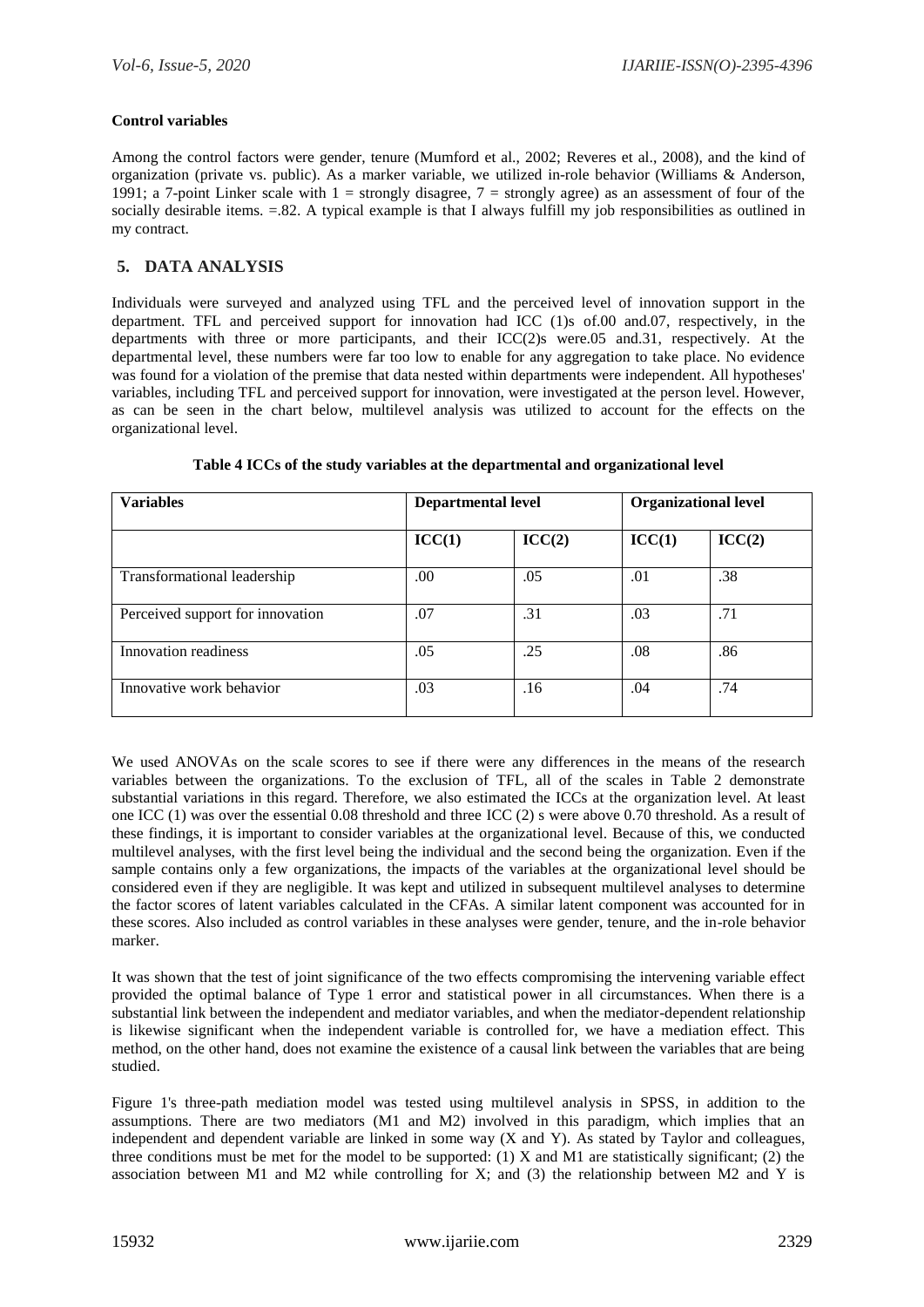statistically significant. We wanted to see if perceived innovation support and innovation preparedness moderated the link between transformational leadership and IWB in this study. We also examined a number of other mediation and moderation models as an extra test of the hypothesized model.

We separated the organizations into two groups: private service organizations and public service organizations, and calculated the partial correlations among the study variables, controlled for type of organization, to see if the results were affected by the kind of organization's existence. A comparison was made between these partial correlations and the zero-order correlations shown in Table 5. The variations were so minute as to be meaningless. As a result, private and public sector results were indistinguishable.

| <b>Variables</b>                          | <b>Mean</b> | S.D. | 1          | $\overline{2}$ | 3                    | $\boldsymbol{4}$ | 5      | 6      | $\overline{7}$ |
|-------------------------------------------|-------------|------|------------|----------------|----------------------|------------------|--------|--------|----------------|
| Transformational leadership               | 5.07        | 1.10 | (.97)      |                |                      |                  |        |        |                |
| Perceived<br>for<br>support<br>innovation | 5.00        | .93  | $.61^{**}$ | (.86)          |                      |                  |        |        |                |
| Innovation readiness                      | 5.56        | .69  | $.31^{**}$ | $.42^{**}$     | (.90)                |                  |        |        |                |
| Innovative work behavior                  | 4.79        | 1.04 | $.54^{**}$ | $.45^{**}$     | $.60^{**}$           | (.93)            |        |        |                |
| Marker variable                           | 5.82        | .73  | $.21^{**}$ | $.30^{**}$     | $.62^{**}$           | $.40^{**}$       | (.82)  |        |                |
| Gender                                    | 1.43        | .50  | .09        | .08            | $.19^{**}$           | $.24^{**}$       | .09    |        |                |
| Tenure (years)                            | 3.40        | 3.73 | $-.01$     | .05            | .04                  | .02              | .05    | $-.04$ |                |
| Organization type                         | 1.32        | .47  | .01        | $-.07$         | $-.18$ <sup>**</sup> | $-.16^{**}$      | $-.05$ | .08    | $-.14^{**}$    |

**Table 5 Summary of descriptive statistics and zero-order correlations (N = 406)**

# **6. CONCLUSION**

Reports on how to improve change management, innovation and creative problem-solving strategies to handle operational difficulties were provided following our analysis of the data. It is possible that such assessments, along with a variety of additional treatments, may be employed by HR as a component of innovation-readiness or leadership-development programmers (Kelloway et al., 2000).

# **7. REFERENCE**

- 1. Anna Bos-Nehles (2017)," HRM and innovative work behaviour: a systematic literature review," Received 30 September 2016 Revised 16 March 2017 8 June 2017 Accepted 14 June 2017
- 2. Iqra Aitbar, Iqra Saeed (2016)," Impact of Innovative Work Behavior on Strategic Management in Competitive sector: Role of Social Media," MDSRC - 2016 Proceedings, 16-17 November, 2016 Wah/Pakistan
- 3. Ali, Muhammad, Shen Lei, and Xiao-Yong Wei. 2018. The mediating role of the employee relations climate in the relationship between strategic HRM and organizational performance in Chinese banks. Journal of Innovation & Knowledge 3: 115–22.
- 4. Anderson, Neil, Kristina Poto`cnik, and Jing Zhou. 2014. Innovation and creativity in organizations. Journal of Management 40: 1297–333.
- 5. Bani-Melhem, Rachid, Zeffane Shaker, and Mohamed Albaity. 2018. Determinants of employees' innovative behavior. International Journal of Contemporary Hospitality Management 30: 1601–20.
- 6. Bleakley, Allan, Jon Allard, and Adrian Hobbs. 2012. Towards culture change in the operating theatre: Embedding a complex educational intervention to improve teamwork climate. Medical Teacher 34: e635– 40